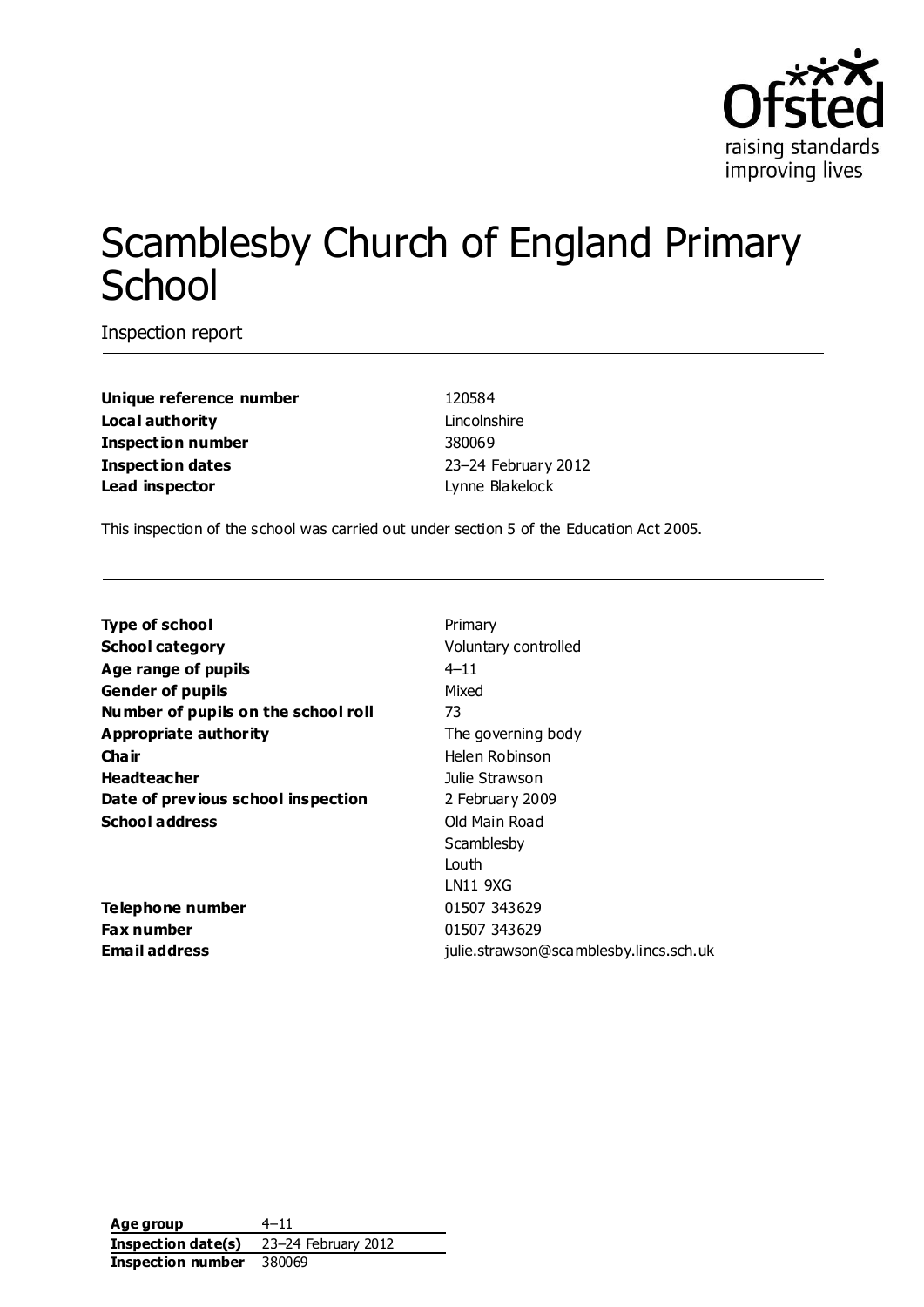

You can use Parent View to give Ofsted your opinion on your child's school. Ofsted will use the information parents and carers provide when deciding which schools to inspect and when.

You can also use Parent View to find out what other parents and carers think about schools in England. You can visit [www.parentview.ofsted.gov.uk,](http://www.parentview.ofsted.gov.uk/) or look for the link on the main Ofsted website: [www.ofsted.gov.uk](http://www.ofsted.gov.uk/)

The Office for Standards in Education, Children's Services and Skills (Ofsted) regulates and inspects to achieve excellence in the care of children and young people, and in education and skills for learners of all ages. It regulates and inspects childcare and children's social care, and inspects the Children and Family Court Advisory Support Service (Cafcass), schools, colleges, initial teacher training, work-based learning and skills training, adult and community learning, and education and training in prisons and other secure establishments. It assesses council children's services, and inspects services for looked after children, safeguarding and child protection.

Further copies of this report are obtainable from the school. Under the Education Act 2005, the school must provide a copy of this report free of charge to certain categories of people. A charge not exceeding the full cost of reproduction may be made for any other copies supplied.

If you would like a copy of this document in a different format, such as large print or Braille, please telephone 0300 123 4234, or email enquiries@ofsted.gov.uk.

You may copy all or parts of this document for non-commercial educational purposes, as long as you give details of the source and date of publication and do not alter the information in any way.

To receive regular email alerts about new publications, including survey reports and school inspection reports, please visit our website and go to 'Subscribe'.

Piccadilly Gate Store St **Manchester** M1 2WD

T: 0300 123 4234 Textphone: 0161 618 8524 E: enquiries@ofsted.gov.uk W: www.ofsted.gov.uk



© Crown copyright 2012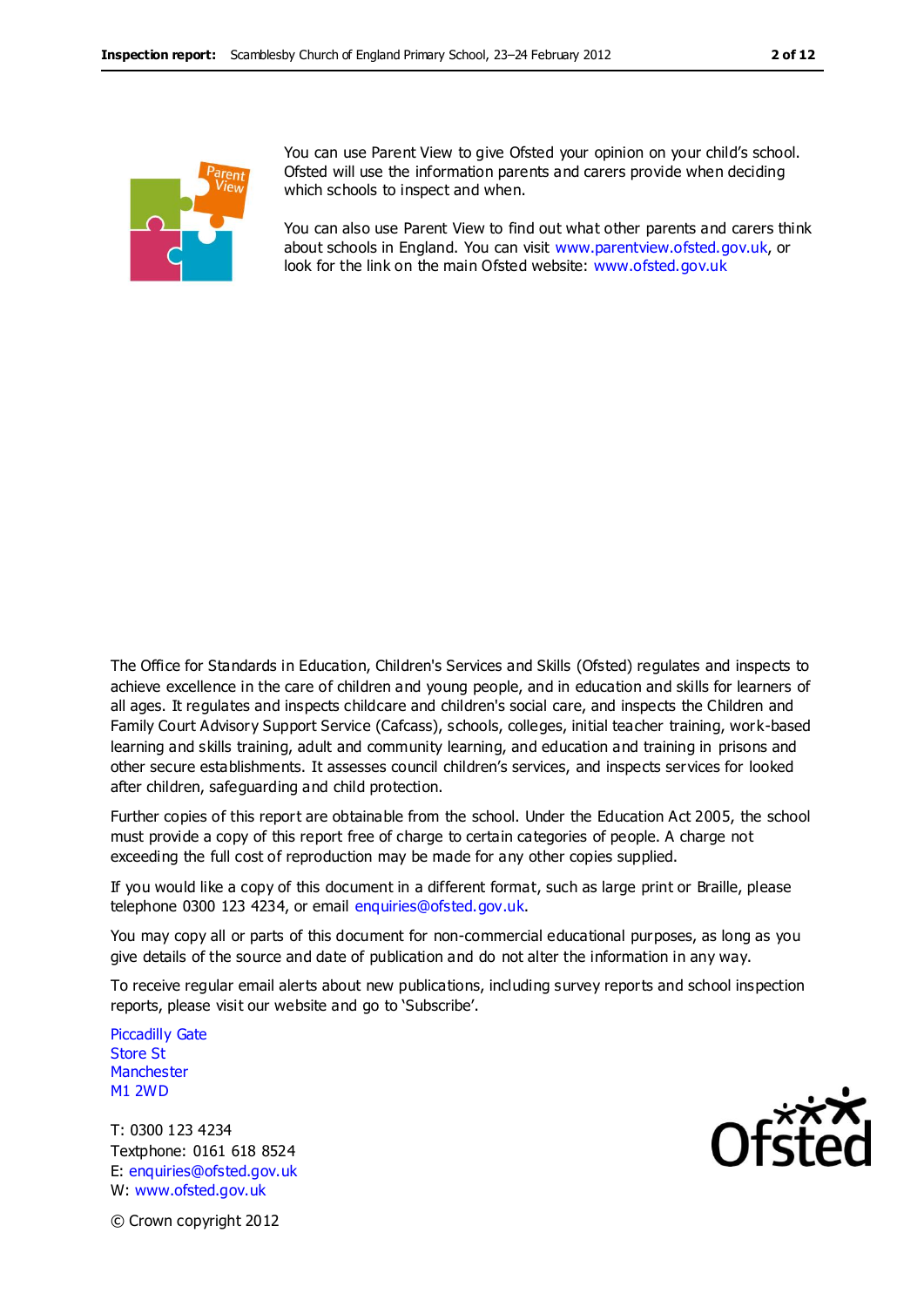## **Introduction**

Inspection team

Lynne Blakelock **Additional inspector** 

This inspection was carried out with two days' notice. The inspector observed eight lessons taught by four teachers, over approximately four hours. She held meetings with members of the governing body, with groups of pupils and with senior leaders and teachers. The inspector took account of the responses to the on-line questionnaire (Parent View) in planning the inspection, observed the school's work, and looked at data relating to the achievement of all groups of pupils, school improvement planning and a range of policies and procedures relating to the safeguarding of pupils. She analysed the 46 questionnaires returned by parents and carers, together with questionnaires from pupils and staff.

## **Information about the school**

This is a small school compared to others of its type. Most pupils are of White British heritage. The proportion of pupils known to be eligible for free school meals is below average. An average proportion of pupils are disabled or have special educational needs, most of which are specific learning difficulties.

Recently, the school has achieved National Healthy School status. It works in partnership with several local primary schools.

The school meets the current floor standard set by the government, which set the minimum expectations for attainment and progress.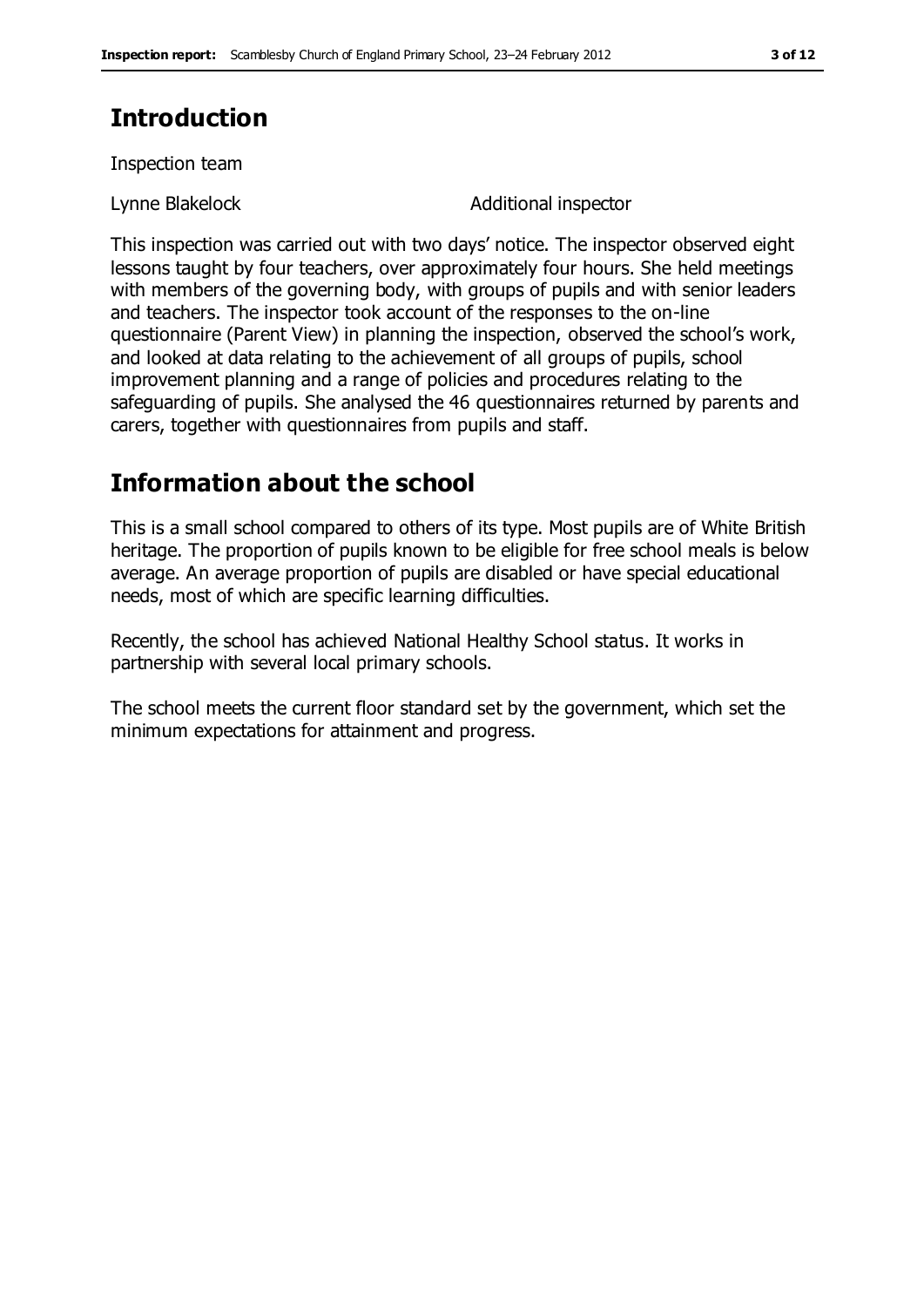## **Inspection judgements**

| <b>Overall effectiveness</b>          |  |
|---------------------------------------|--|
|                                       |  |
| <b>Achievement of pupils</b>          |  |
| <b>Quality of teaching</b>            |  |
| <b>Behaviour and safety of pupils</b> |  |
| <b>Leadership and management</b>      |  |

### **Key findings**

- This is a good school. Its accurate understanding of its performance and effective strategies to strengthen the quality of teaching and leadership result in pupils' good academic achievement and their good spiritual, moral, social and cultural development. The school's overall effectiveness is good rather than outstanding because pupils do not all learn as very rapidly as they could. Most assessment is accurate and much of its use supports pupils' good progress. However, systems to evaluate the rate of progress of those pupils working at below the national curriculum levels are not embedded. Pupils do not make maximum use of the targets they are given and targets are not all regularly reviewed and up to date. Pupils are not always sure about what they have achieved in lessons and the next steps forward.
- The achievement of all groups of pupils is good from the Early Years Foundation Stage onwards, from their individual starting points. They reach above average standards in reading, writing and mathematics by the end of Year 6.
- The quality of teaching is good. Teachers' careful planning results in interesting tasks that engage pupils and provide an accurate level of challenge to match the levels at which they are working.
- Behaviour and safety are good. Both in lessons and around the school, pupils' behaviour creates a positive learning and playing environment, within a caring and sharing ethos. They feel safe and understand how to stay safe.
- Leadership and management, incorporating the leadership of teaching, are good at all levels. Observations of teaching are accurate and inform school development planning. Together with performance management objectives that match staff's individual development needs as well as the school's priorities, they lead to effective improvements in the quality of pupils' learning and in the curriculum.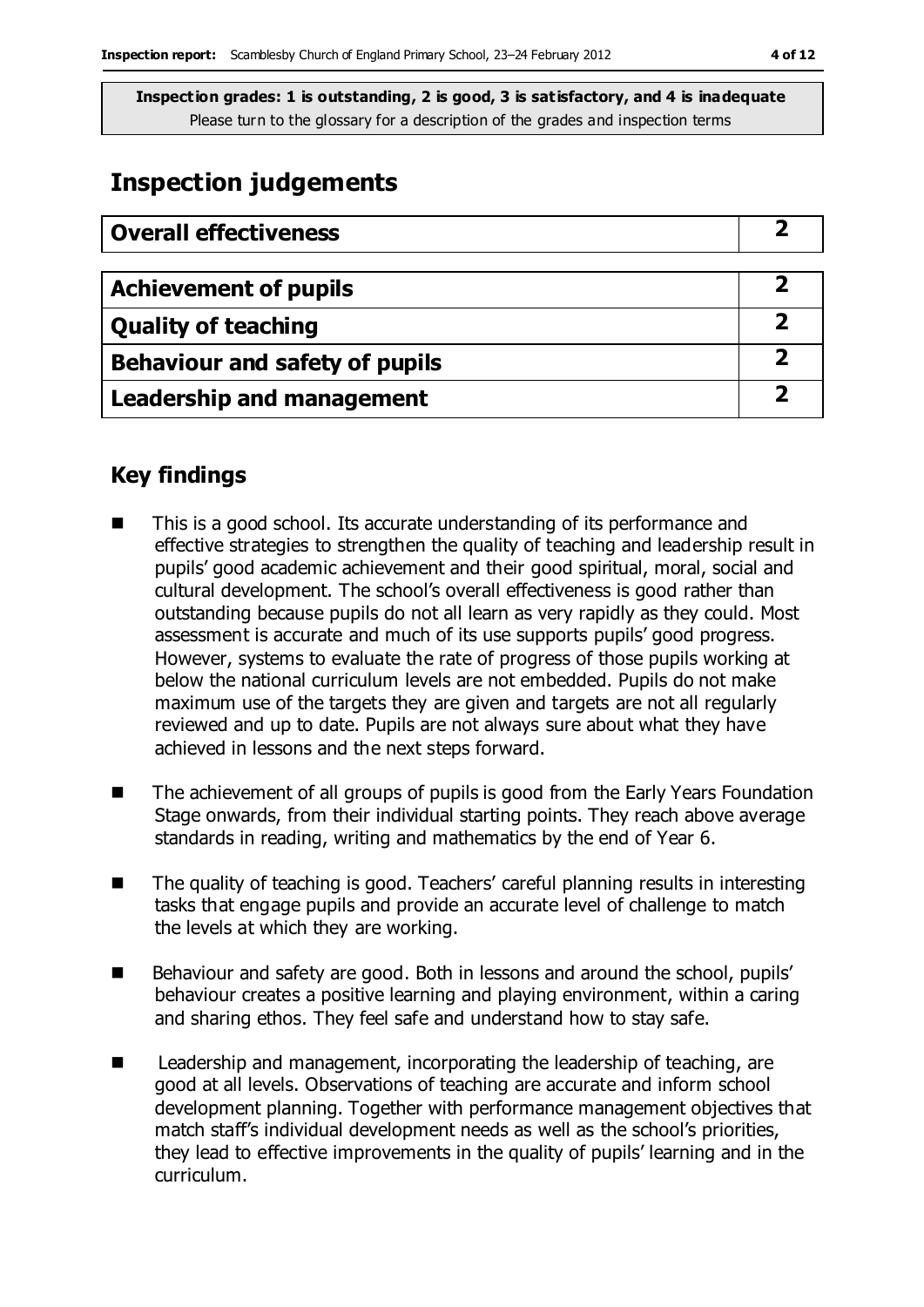#### **What does the school need to do to improve further?**

- Accelerate pupils' progress further by:
	- embedding the use of assessment levels for those pupils working below  $\equiv$ national curriculum standards
	- ensuring that the organisation, planning and reviewing of target-setting  $\equiv$ throughout the school provides pupils with up to date targets that are a good match to their needs
	- making sure that pupils' targets are integral to learning so that pupils  $\equiv$ know and understand them and take ownership of them
	- ensuring that pupils always know what they achieve in lessons and the next steps forward.

#### **Main report**

#### **Achievement of pupils**

Most of the high proportion of parents and carers who responded to the questionnaire feel that their children make good progress. Inspection findings match these views.

Children make good progress in all aspects of their learning and development in Reception. They work cooperatively and increasingly independently. Their speaking and listening skills are promoted well through daily and systematic teaching of letters and sounds. The children showed pride in their ability to recognise letters and words as they acted as post boys and girls to the rest of the class. They identified simple words or letters, according to their levels of knowledge. Some children form letters and words very accurately and are able to write simple words and carry out simple number operations.

Good progress continues through Key Stage 1. A Year 1 and 2 lesson showed pupils' good understanding of the differences in the spelling of words that sound the same. In a reading lesson, a group of pupils who find reading more difficult made good progress in identifying vowels and placing them between consonants. More-able pupils showed a good, developing understanding of the different types of prose and their characteristics. While some pupils' reading skills are above average for their age, overall they are average by the end of Key Stage 1.

Throughout Key Stage 2, pupils' good progress continues, including in their understanding of the relationships between numbers as they explored patterns. During a discussion about their learning, they were able to explain confidently how to predict the sum of the numbers on a grid. As a result of their good progress, standards are above average by the end of Year 6.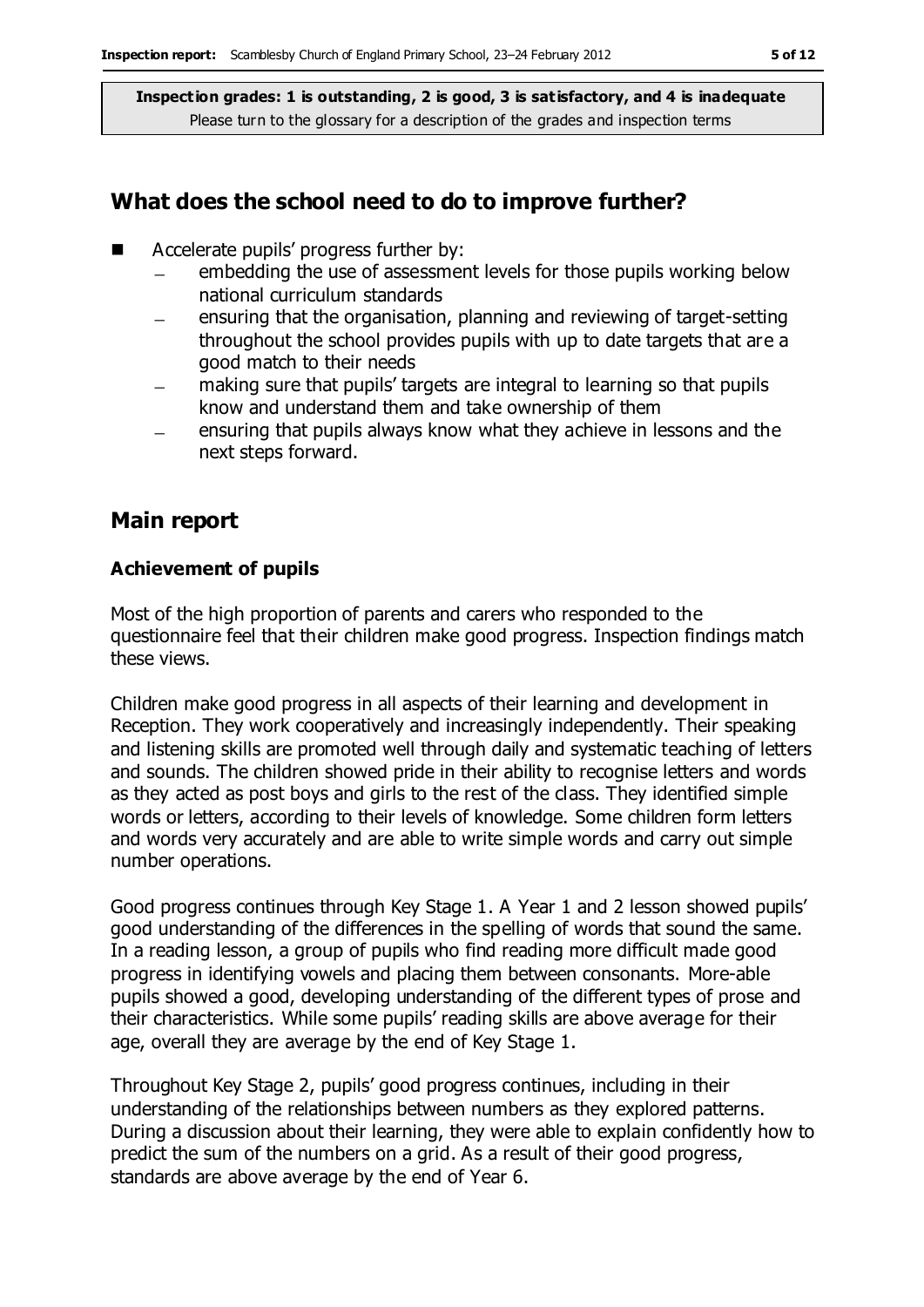All groups of pupils make good progress. There are no significant differences between girls' and boys' rate of progress because tasks take their interests into account as well as their preferred ways of learning. Disabled pupils and those who have special educational needs achieve well. They are closing the gap on pupils nationally. Younger pupils, for example, are moving forward more confidently in recognising and remembering letters and sounds and in adding and subtracting single digit numbers. Pupils known to be eligible for free school meals make similar progress to other groups of pupils.

#### **Quality of teaching**

Good teaching from the Early Years Foundation Stage onwards results in pupils' good progress through the school. The very large majority of parents and carers agree the quality of teaching is good, and say that it matches their children's needs well.

Pupils show enthusiasm for learning. Effective planning ensures tasks are interesting and enables pupils to practise both new skills and those previously learnt. For example, a range of teaching methods, including a computer-based stimulus, helped pupils of all abilities in Year 3 and 4 to make good progress in calculating time in a digital format.

Questioning is a strong feature in the school's promotion of good learning. Teachers vary their questioning skilfully to match the differing needs of the pupils. Its specific focus accelerates pupils' progress and encourages their greater enquiry and reflection on what and how they have learnt. Teaching assistants provide focused and effective support for individuals and small groups. Teaching promotes pupils' spiritual, moral, social and cultural understanding through, for example, the use of texts, discussions and activities that encourage discovery and creativity. For instance, in the Reception class, the children showed joy as their division and cutting of paper resulted in icicle shapes.

The school's examples of outstanding teaching are typified by strong subject knowledge, an exceptionally clear focus and highly challenging, achievable goals for all groups of pupils. In an outstanding lesson in Year 5 and 6 that focused on the power of imagery in a poem, pupils worked with a high level of concentration and reflection, using a wide range of grammatical skills to back-up the images evoked through the teacher's vivid input.

Pupils' work is marked regularly and they say that verbal advice given to them in lessons is often very helpful. Written marking is more variable, particularly in informing pupils of their next steps in learning. Targets are not a regular focus in lessons and some pupils are unsure of what they are, so opportunities to involve pupils in driving their own learning forward are sometimes missed.

#### **Behaviour and safety of pupils**

Pupils show respect and support for each other within a nurturing environment. The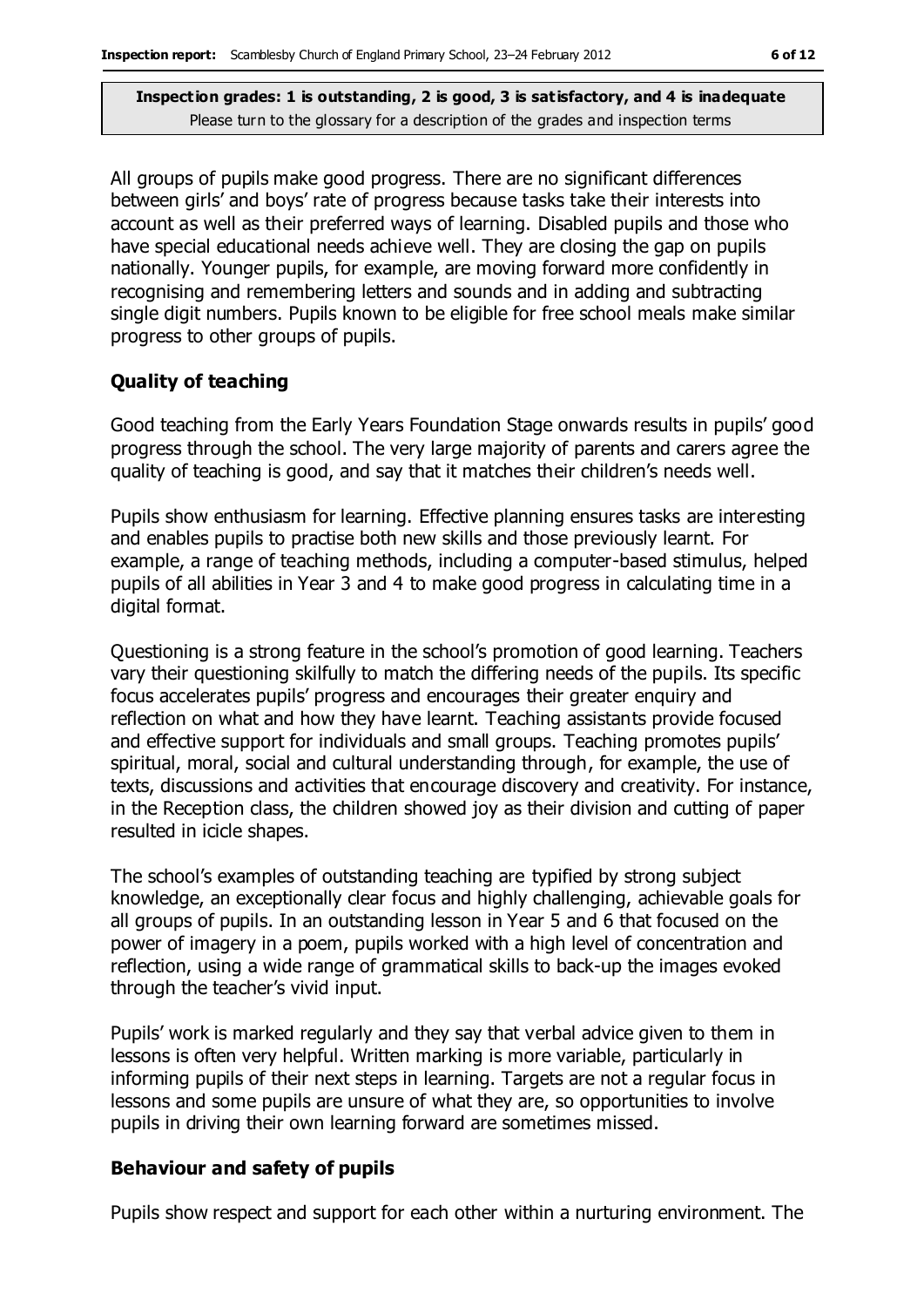school demonstrates high expectations of their behaviour and attitudes to each other, which are consistently good. Most parents and carers agree that behaviour is good in lessons and around the school.

The staff manage behaviour effectively. From the Early Years Foundation Stage, regular routines and expectations, together with clearly understood rewards and sanctions, result in a positive, supportive and happy ethos for learning and playing. The roles and responsibilities of pupils, from those for children in the Reception onwards, promote their sense of worth and belonging. At the same time, these opportunities enable them to develop a range of interpersonal skills, such as taking on responsibilities and being an effective team player for the good of the whole school.

Every parent and carer who responded to the questionnaire said that their children feel safe in school. The very large majority of parents and carers agree that any bullying is dealt with effectively. Pupils say that they feel physically and emotionally safe in lessons and round the school site. From Reception onwards, pupils develop a secure understanding of several different types of bullying, although not all, and how to manage any unkind words and actions. Pupils speak confidently about cyberbullying, which forms part of a wide programme of learning throughout the school. It includes potential dangers such as road safety, and the misuse of drugs and drink. Pupils' attendance is above average, demonstrating the way they value their school and learning.

#### **Leadership and management**

The staff form a cohesive unit that is significant in the continuing success of the school. Led well by the headteacher, regular monitoring and reviewing of practices, and evaluation of the impact of strategies, ensure a clear direction to school improvement planning. Similarly, observations of teaching ensure that performance management priorities for the staff and associated professional development strengthen classroom and leadership practices. Learning and support for pupils who find aspects of learning difficult have improved through consistent and promptly utilised strategies. This is particularly evident in the teaching of reading. However, formal assessment of the attainment of those pupils who are working below national curriculum levels is comparatively new, so these pupils' rate of progress and the impact of teaching and learning strategies are less clear over time. The learning and development of the children in the Early Years Foundation Stage has strengthened since the last inspection, due to the greater focus on children learning for themselves. The good progress of all groups of pupils, and opportunities for them all to develop their potential, both academically and in their personal skills, demonstrate good equality of opportunity throughout the school and freedom from discrimination.

The good improvements since the last inspection in the challenge presented to pupils and in their cultural development, demonstrate the school's good capacity to move further forward. Governors' accurate understanding of the school's performance, and regular challenging of its work and impact, confirm their ability to steer the school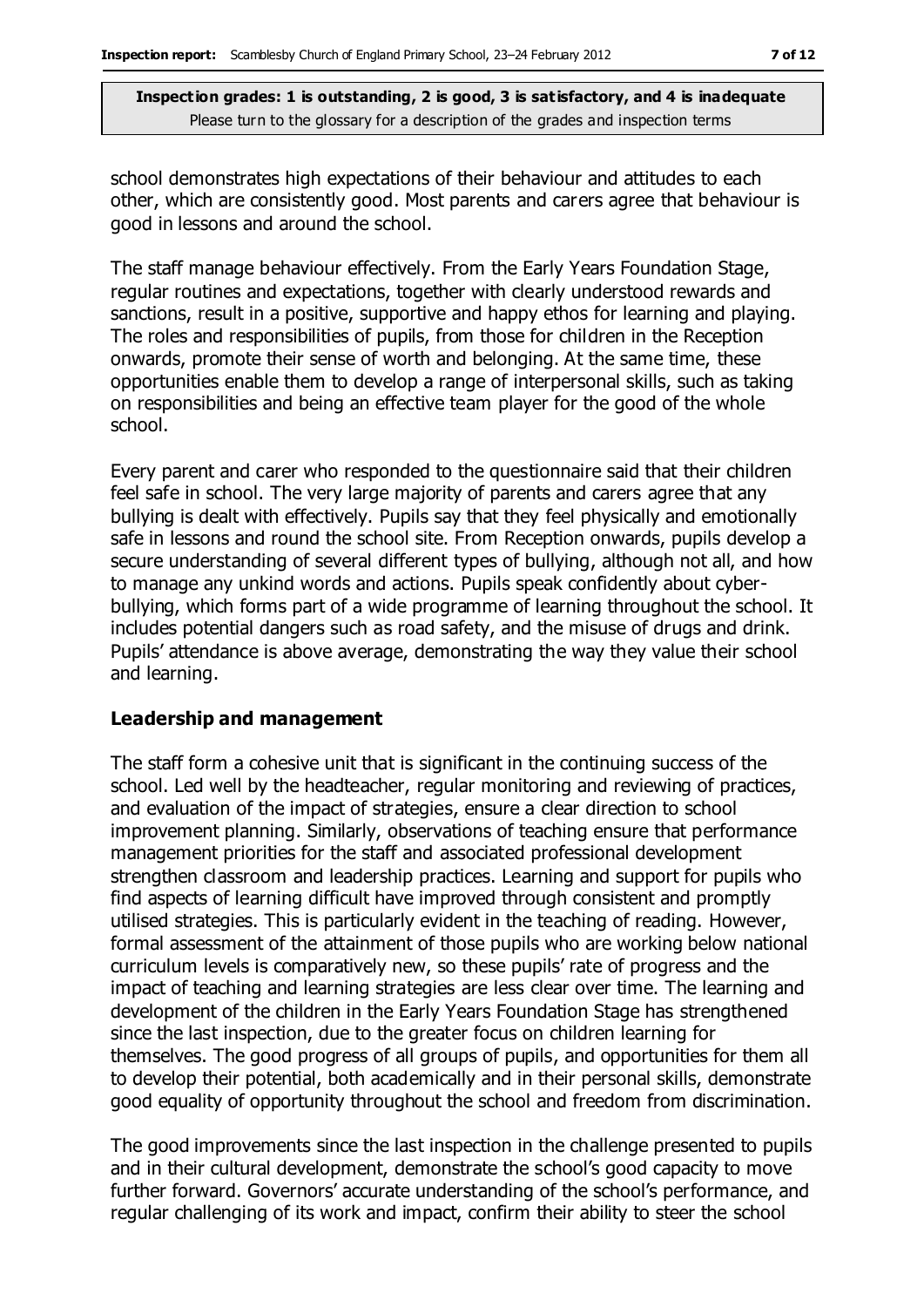onward. They oversee comprehensive safeguarding arrangements which meet statutory requirements and which help to ensure the good care of pupils. The breakfast club, for example, is providing a safe, nutritious and sociable start to the day's learning.

Pupils' good spiritual, moral, social and cultural development are promoted through regular routines and assemblies, and incorporated into the good curriculum. For example, pupils show understanding and respect for those of different beliefs and cultures and understand some similarities and differences between them. Mixed-age classes are effective because provision is monitored to ensure good coverage for all pupils. While literacy and numeracy form the basis of learning, links across subjects and themes ensure a range of skills are being practised. Good enrichment, including music and an interesting range of popular after-school clubs, result in a balanced and varied curriculum.

Good links with parents and carers are forged in the Early Years Foundation Stage, through induction and opportunities to join in with their children's learning. Target setting meetings inform parents and carers, and give pupils clear goals, although there is no clear organisation or planning for updating targets. Partnerships with a local cluster of schools broaden pupils' learning opportunities. The headteacher and the governing body benefit from the school's partnership with a local cluster of schools, which meets regularly to share practices, exchange information and discuss educational issues.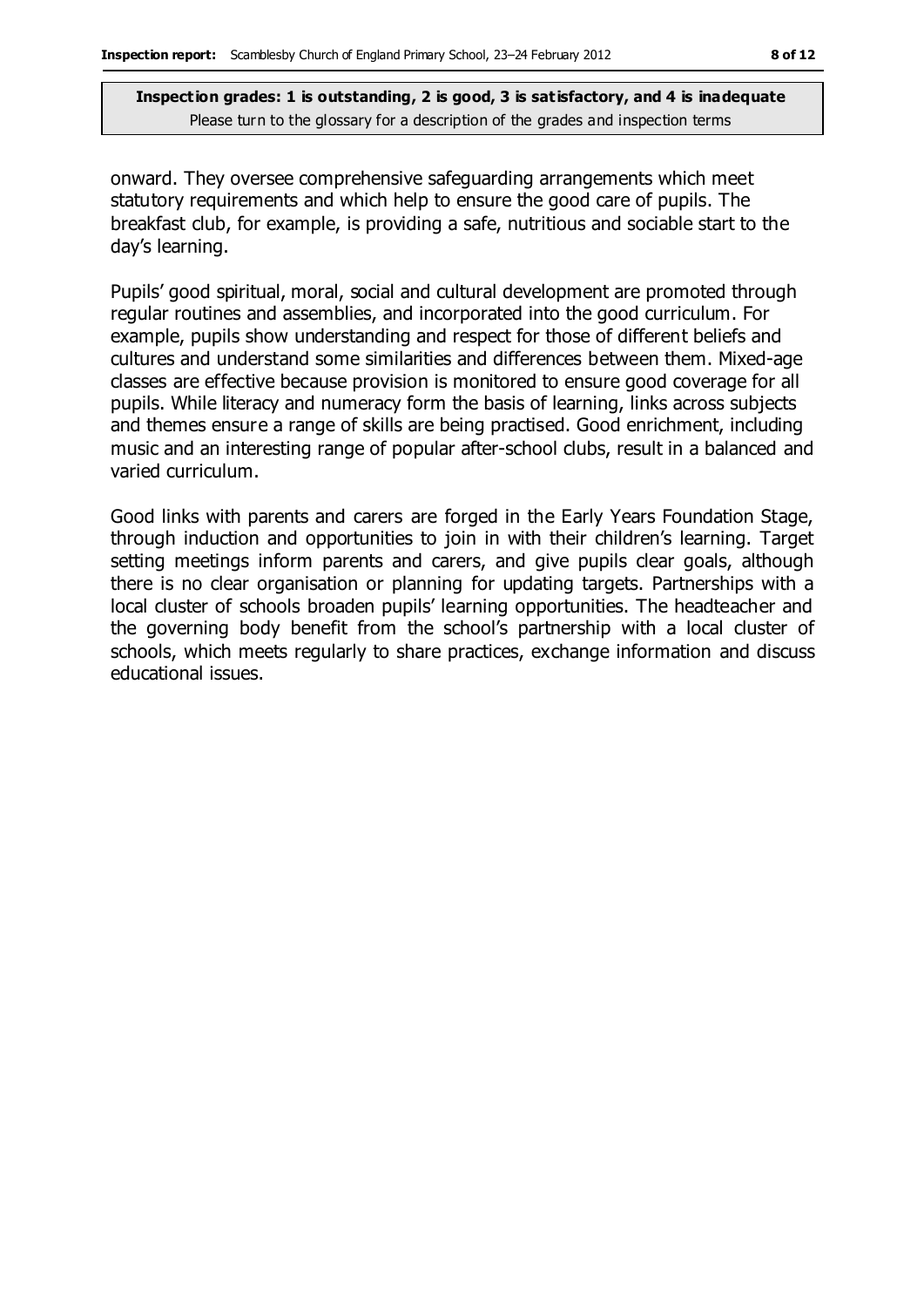## **Glossary**

#### **What inspection judgements mean**

| Grade   | <b>Judgement</b> | <b>Description</b>                                                                                                                                                                                                               |
|---------|------------------|----------------------------------------------------------------------------------------------------------------------------------------------------------------------------------------------------------------------------------|
| Grade 1 | Outstanding      | These features are highly effective. An outstanding<br>school provides exceptionally well for all its pupils' needs.                                                                                                             |
| Grade 2 | Good             | These are very positive features of a school. A school<br>that is good is serving its pupils well.                                                                                                                               |
| Grade 3 | Satisfactory     | These features are of reasonable quality. A satisfactory<br>school is providing adequately for its pupils.                                                                                                                       |
| Grade 4 | Inadequate       | These features are not of an acceptable standard. An<br>inadequate school needs to make significant<br>improvement in order to meet the needs of its pupils.<br>Ofsted inspectors will make further visits until it<br>improves. |

### **Overall effectiveness of schools**

|                         | Overall effectiveness judgement (percentage of schools) |      |                     |                   |
|-------------------------|---------------------------------------------------------|------|---------------------|-------------------|
| <b>Type of school</b>   | <b>Outstanding</b>                                      | Good | <b>Satisfactory</b> | <b>Inadequate</b> |
| Nursery schools         | 46                                                      | 46   |                     |                   |
| Primary schools         |                                                         | 47   | 40                  |                   |
| Secondary<br>schools    | 14                                                      | 38   | 40                  |                   |
| Special schools         | 28                                                      | 48   | 20                  |                   |
| Pupil referral<br>units | 15                                                      | 50   | 29                  |                   |
| All schools             |                                                         | 46   | 38                  |                   |

New school inspection arrangements have been introduced from 1 January 2012. This means that inspectors make judgements that were not made previously.

The data in the table above are for the period 1 September 2010 to 31 August 2011 and represent judgements that were made under the school inspection arrangements that were introduced on 1 September 2009. These data are consis tent with the latest published official statistics about maintained school inspection outcomes (see [www.ofsted.gov.uk\)](http://www.ofsted.gov.uk/).

The sample of schools inspected during 2010/11 was not representative of all schools nationally, as weaker schools are inspected more frequently than good or outstanding schools.

Primary schools include primary academy converters. Secondary schools include secondary academy converters, sponsor-led academies and city technology colleges. Special schools include special academy converters and non-maintained special schools.

Percentages are rounded and do not always add exactly to 100.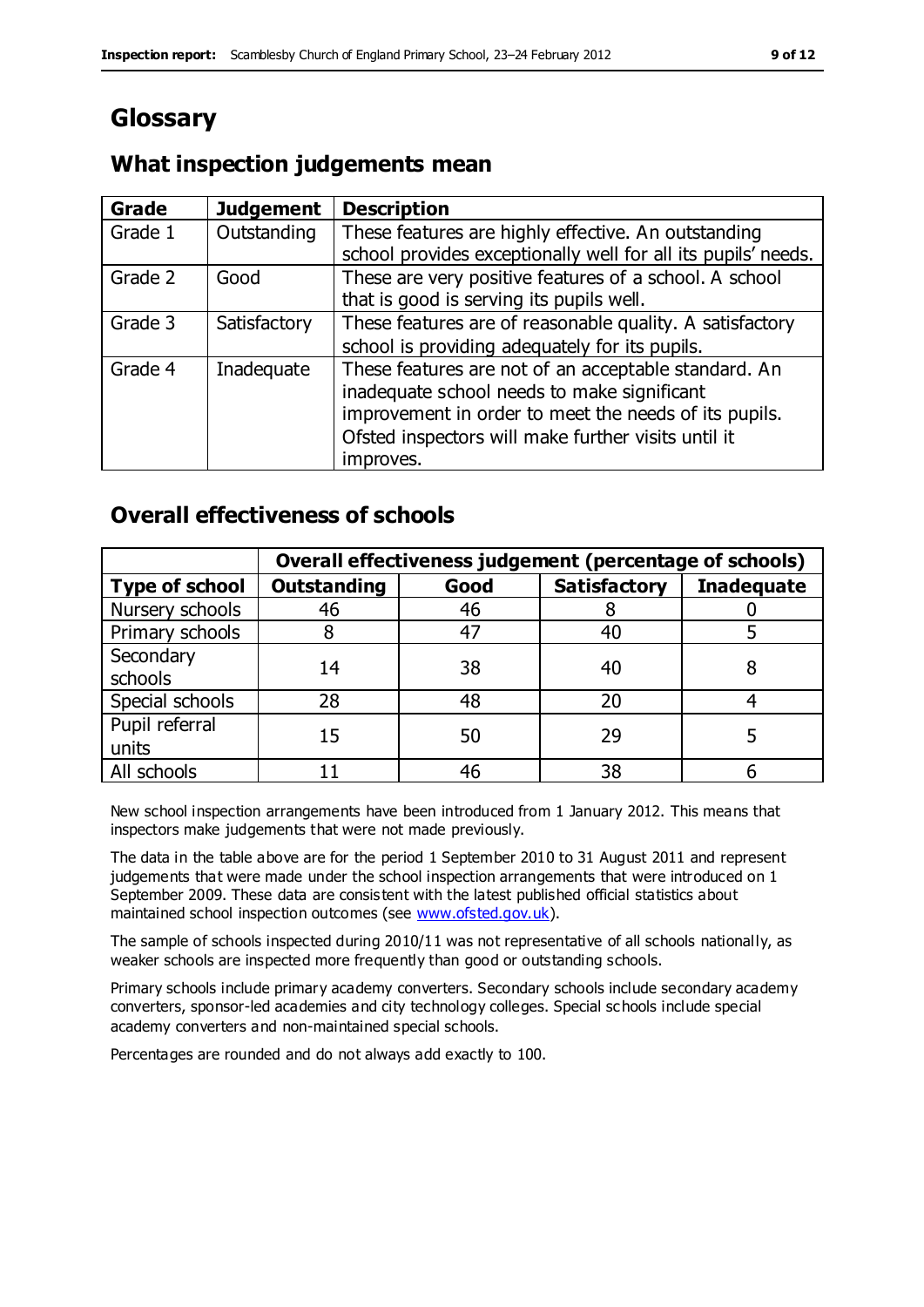## **Common terminology used by inspectors**

| Achievement:                  | the progress and success of a pupil in their<br>learning and development taking account of their<br>attainment.                                                                                                        |
|-------------------------------|------------------------------------------------------------------------------------------------------------------------------------------------------------------------------------------------------------------------|
| Attainment:                   | the standard of the pupils' work shown by test and<br>examination results and in lessons.                                                                                                                              |
| Attendance                    | the regular attendance of pupils at school and in<br>lessons, taking into account the school's efforts to<br>encourage good attendance.                                                                                |
| Behaviour                     | how well pupils behave in lessons, with emphasis<br>on their attitude to learning. Pupils' punctuality to<br>lessons and their conduct around the school.                                                              |
| Capacity to improve:          | the proven ability of the school to continue<br>improving based on its self-evaluation and what<br>the school has accomplished so far and on the<br>quality of its systems to maintain improvement.                    |
| Leadership and management:    | the contribution of all the staff with responsibilities,<br>not just the governors and headteacher, to<br>identifying priorities, directing and motivating staff<br>and running the school.                            |
| Learning:                     | how well pupils acquire knowledge, develop their<br>understanding, learn and practise skills and are<br>developing their competence as learners.                                                                       |
| <b>Overall effectiveness:</b> | inspectors form a judgement on a school's overall<br>effectiveness based on the findings from their<br>inspection of the school.                                                                                       |
| Progress:                     | the rate at which pupils are learning in lessons and<br>over longer periods of time. It is often measured<br>by comparing the pupils' attainment at the end of a<br>key stage with their attainment when they started. |
| Safety                        | how safe pupils are in school, including in lessons;<br>and their understanding of risks. Pupils' freedom<br>from bullying and harassment. How well the school<br>promotes safety, for example e-learning.             |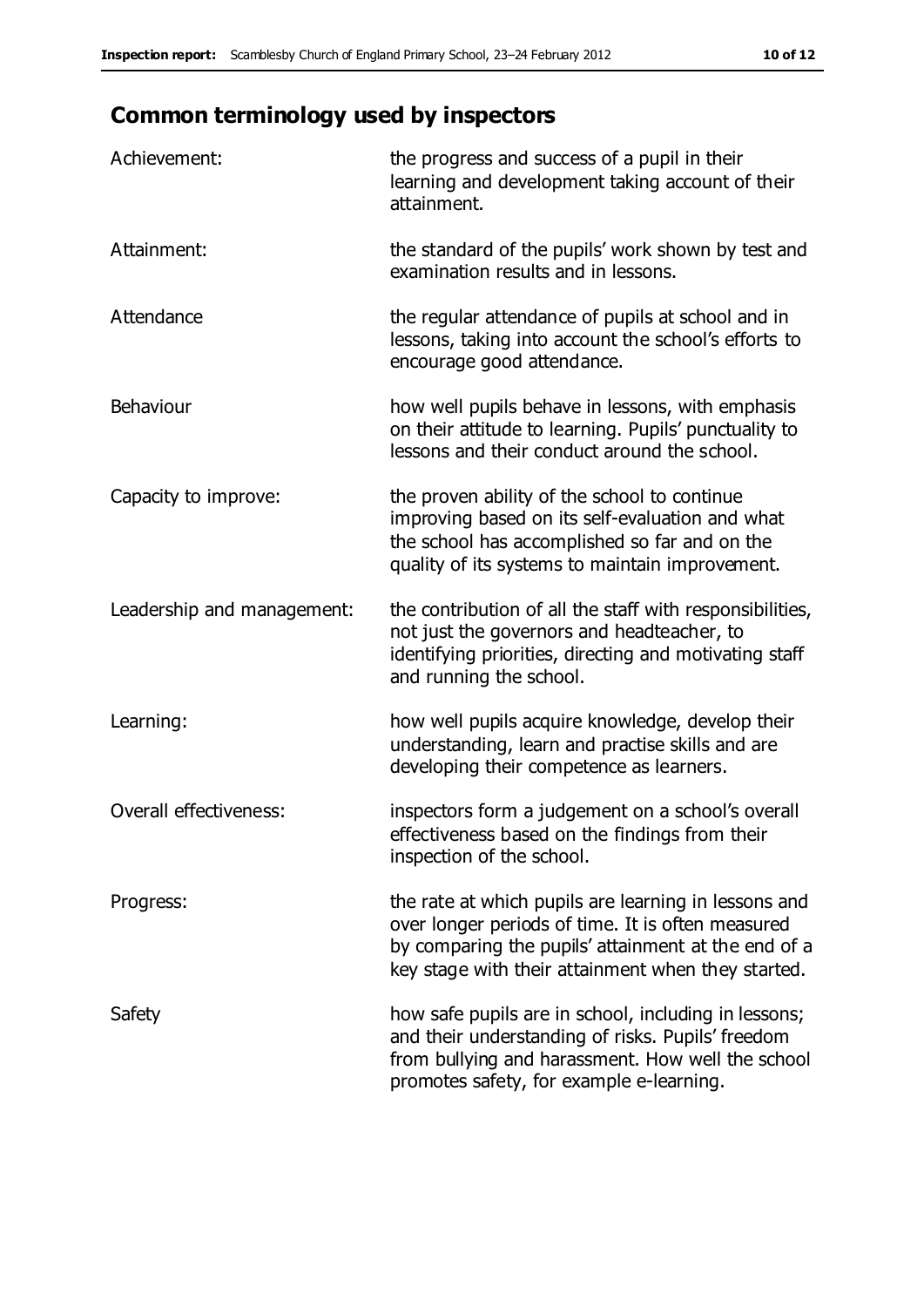#### **This letter is provided for the school, parents and carers to share with their children. It describes Ofsted's main findings from the inspection of their school.**



27 February 2012

Dear Pupils

#### **Inspection of Scamblesby Church of England Primary School, Louth LN11 9XG**

Thank you for welcoming me into your school recently and for being so polite and helpful. I enjoyed watching you learning. I particularly enjoyed discussing your learning with you. Thank you for sharing your thoughts about your school with me, through discussions and the questionnaire. Your views are important and I have taken them into account in the judgements that I have made.

Your school is a good school. From the Early Years Foundation Stage, you make good progress and reach above average standards in reading, writing and mathematics by the end of Year 6. Teaching is good and work is carefully planned to help you move forward in your learning. Teachers make your work interesting and challenging, so that you have to think hard. Your school ensures that you are wellprepared for secondary school. The staff help you to develop a range of skills, through a wide variety of learning opportunites, in and out of lessons. You gain personal skills through taking on responsibilities around the school. You behave well and your attendance is above average.

The headteacher and the staff know that the school can improve further. I have asked the headteacher to ensure that you always know what you have achieved in lessons and what to do next. Target-setting is a good way of helping you to make progress and I have asked the headteacher to check that it is carefully planned so that your targets are always up to date and match your needs accurately. You should know them and use them. They will help you to take more responsibility for your learning.

I was delighted by your positive attitudes to school and learning, which will help the school to bring about these improvements.

Yours sincerely

Lynne Blakelock Lead inspector